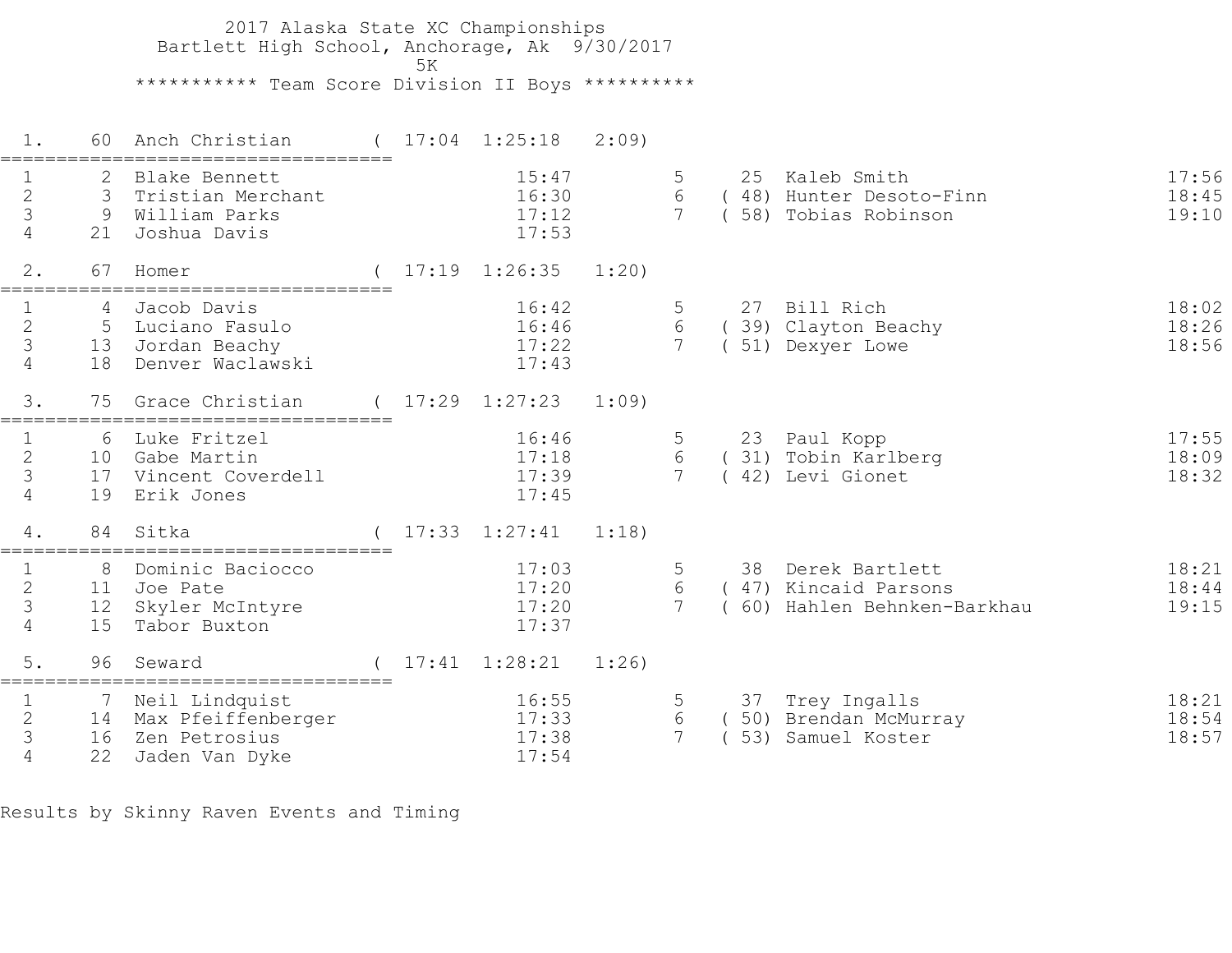2017 Alaska State XC Championships Bartlett High School, Anchorage, Ak 9/30/2017  $5K$  \*\*\*\*\*\*\*\*\*\*\* Team Score Division II Boys \*\*\*\*\*\*\*\*\*\* 6. 195 Bethel Regional ( 18:28 1:32:19 1:09) =================================== 1 24 Mathew Hunter 17:55 5 55 Jamin Crow 19:04 2 33 Diesel Geerdts 18:14 6 ( 71) Thomas Dyment 19:46 3 34 Thomas Phelan 18:17 7 ( 77) Ray Daniel 20:26 4 49 Lawrence Poe 18:49 7. 229 Unalaska ( 18:44 1:33:40 1:44) =================================== 1 28 Blaine Henning 18:02 5 72 Talon Shaishnikoff 19:46 2 30 Trevor Wilson 18:08 6 ( 75) Chris Garcia 20:09 3 43 Henry Simmonds 18:39 4 56 Michael Pereat 19:05 8. 230 Glennallen ( 18:51 1:34:12 2:25) =================================== 1 26 Caden Gerlach 17:59 5 76 Jonathan Dorsey 20:24 2 29 Kael Gerlach 18:07 6 ( 84) Keegan St. Amand 21:55 1 26 Caden Gerlach 17:59<br>
2 29 Kael Gerlach 18:07<br>
3 45 Sean Dorsey 18:40<br>
4 54 Aengus Bancroft 19:02 4 54 Aengus Bancroft 9. 236 Petersburg ( 18:47 1:33:52 1:14) =================================== 18:11 5 63 Thomas Durkin 19:25 2 40 Brennan Skeek 18:32 6 ( 81) Noah Sullivan 20:49 3 44 Kole Sperl 18:39 7 ( 87) Julian Cumps 22:13 1 52 Tolin Eddy<br>
2 40 Brennan Skeek<br>
3 44 Kole Sperl 18:32<br>
4 57 Koren Sperl 19:05 10. 244 Haines ( 18:52 1:34:17 1:38) =================================== 1 20 Siyel Galindo-George 17:50 5 64 Patrick Cunningham 19:28 2 46 Kirby Faverty 18:40 6 ( 66) Odin Jacobson 19:29 3 52 Mark Davis 18:57 7 ( 70) Carson Crager 19:41 4 62 Carver Culbeck 19:22

Results by Skinny Raven Events and Timing